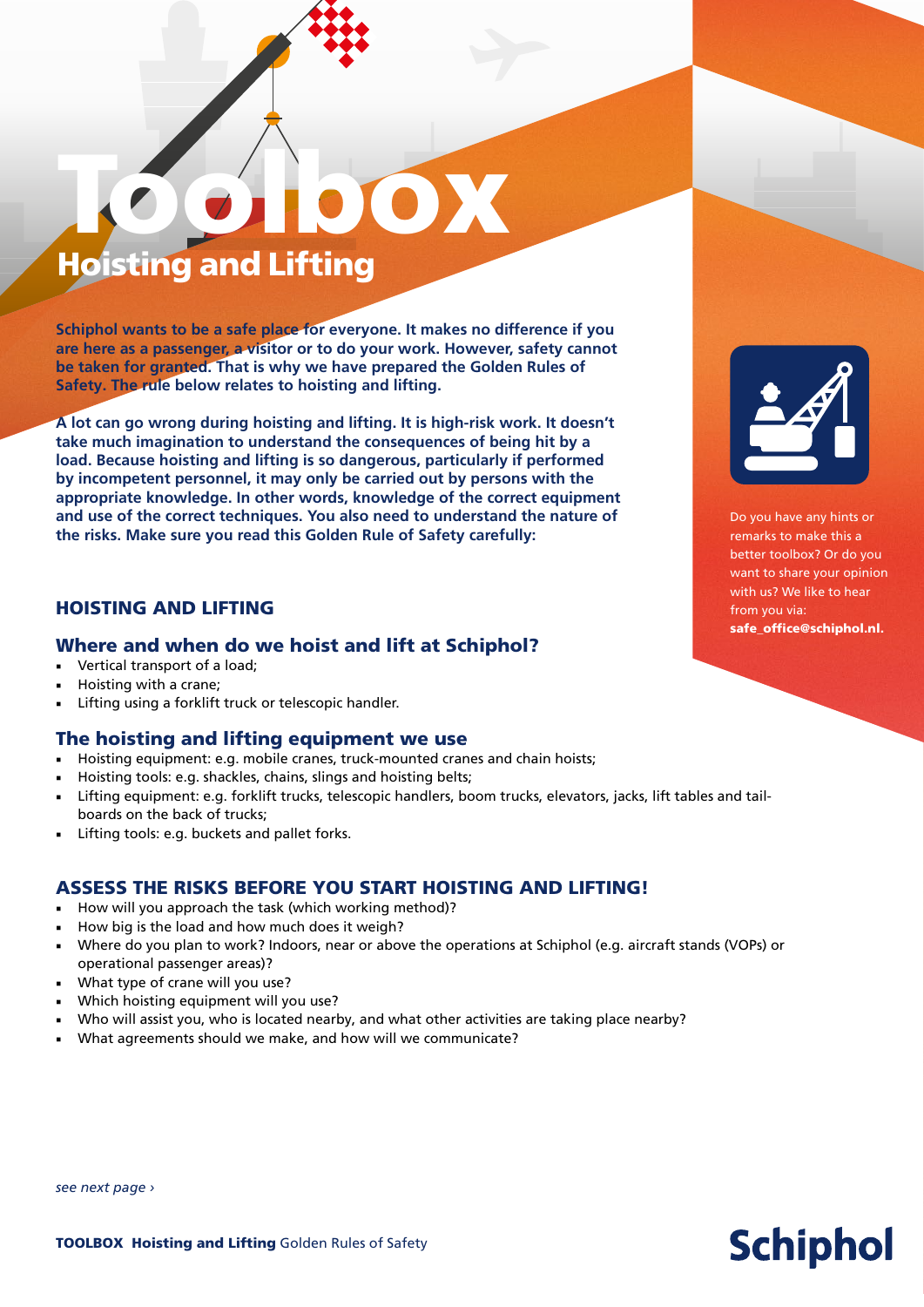## Safe hoisting starts with a hoisting plan

Hoisting is always a high-risk activity. At Schiphol, work of this kind is always subject to a work permit (OVA Kranen) that must be issued by Schiphol. A 'Hoisting Plan' approved by the client is an integral part of the permit.

## When?

A hoisting plan is required for specific and/or complex, high-risk lifting and hoisting work. This includes hoisting work whereby:

- Hazardous substances (e.g. highly volatile and/or flammable substances) are involved;
- Lifting is carried out above operational areas;
- Manned safety cages are used; (Note: This work may only be carried out subject to a work plan approved by a certified senior safety expert (HVK). The work must be notified to ISZW at least 2 days before the start of work.
- Several cranes are to be used in overlapping hoisting areas;
- The centre of gravity is subject to change during hoisting;
- The weight of the load is equal to 80% or more of the maximum capacity according to the crane hoisting table;
- Several cranes are used to lift a single load (Multiple Lift Rigging (MLR) constructions) or other unusual or technically complex hoisting constructions are involved;
- In the judgement of the crane operator, the hoisting work must be considered critical.

## The hoisting plan covers the following aspects and information relating to:

- The hoisting project;
- The hoisting load;
- The hoisting and lifting equipment to be used;
- The cranes to be used;
- The surroundings of the workplace.

## Approval

You must be in possession of an approved permit before starting hoisting. This includes a hoisting plan.

## HOW TO MANAGE THE RISKS

## 1. Planning en voorbereiding

- Draw up a hoisting plan (for high-risk operations).
- Perform a Task Risk Analysis (TRA).
- Ensure you are in possession of the appropriate work permit (OVA/OVA Kranen)

## 2. People and equipment

- Assemble a hoisting and lifting team and make clear who is responsible for what.
- Establish who is in charge and will therefore act as hoist coordinator.
- Check and double-check the hoisting and lifting equipment:
	- Is it suitable for the work to be carried out?
	- Has all equipment been inspected according to the crane book?
	- Is the equipment marked with the maximum permitted workload, unique identification number and last inspection date?

## 3. Work site/surroundings

- Is everything tidy and correctly cordoned off?
- If necessary, have you taken special measures (in relation to aircraft stands, underground utilities and basements, cable ducts, aboveground electricity cables, sufficient bearing strength of the subsoil)?
- What are the weather conditions? Is the weather safe for hoisting or should you postpone and wait for better weather?
- Have you made sure you are not blocking any emergency facilities?

*see next page ›*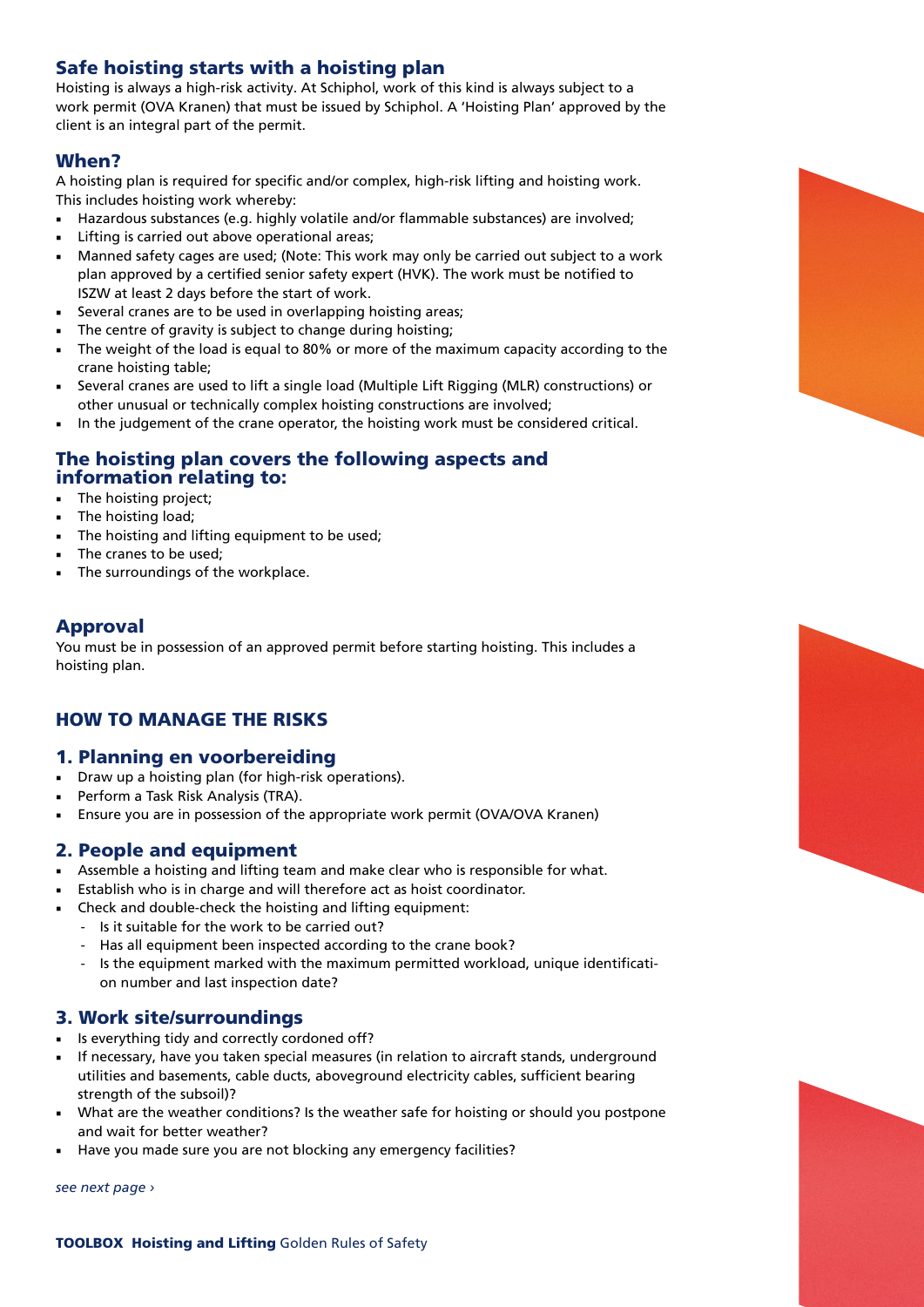## 4. Getting started

- Hold a kick-off meeting before you start hoisting.
- Know what you intend to do and what task(s) you are about to perform.
- The hoist coordinator must wear high-visibility clothing. He/she must always maintain contact with the crane driver(s).
- Check and inspect the hoisting and lifting equipment one more time, before you start.
- Make sure that only people who are part of the hoisting/lifting team are present inside the cordoned-off area. All other people must remain outside the barriers.

## 5. Evaluation – learning from each other

- Once the job is finished, discuss how everything went, with your team.
- Make sure you ask the following key questions: was the work carried out safely, and could you have done anything else to improve safety further?
- The goal is to learn from the experience and to share your thoughts with others.

## Forklift trucks / telescopic handlers

A less obvious form of hoisting and lifting is the use of forklift trucks. Nevertheless, this is a common operation. It is in fact the core business of these machines. That is why we have drawn up the following recommendations.

#### What could go wrong when using forklift trucks / telescopic handlers?

They can easily topple over due to a high centre of gravity combined with a short wheelbase.

## You, the operator plays a vital role

- You have undergone specific training to become a forklift truck / telescopic handler driver.
- You always have your certificate or written evidence of your training with you, particularly at work.
- Before you start, you have received an explanation of what is expected of you. In other words: what you have to do, where you are going to do this and the related risks.
- You always wear a seatbelt.
- You are always alert and you work responsibly.
- When in doubt, always ask your supervisor or if necessary, pause the work.

## Your forklift truck / telescopic handler must:

- Be suitable for the job;
- Be equipped with a user manual (from the manufacturer);
- Be fitted with a seatbelt:
- Be well-maintained (in accordance with the manual);
- Have demonstrably undergone inspection:
- Be electrically driven if working inside the buildings at Schiphol.

## The site and surroundings must meet the following requirements:

- Free of any irregularities, slippery surfaces (danger of sliding), obstacles, holes, etc.
- The locations where a forklift truck is being used must be clearly cordoned off from pedestrian areas.

## Before you start work, you:

- Have planned everything properly.
- Are aware of all weights, dimensions, shapes and stability of the load.
- Must not use your phone on the job.
- May only carry out hoisting work subject to a work plan approved by Schiphol including TRA and official permit.

#### **Carry out an LMRA. See Golden Rule of Safety #2 – LMRA.**

*zie volgende pagina ›*